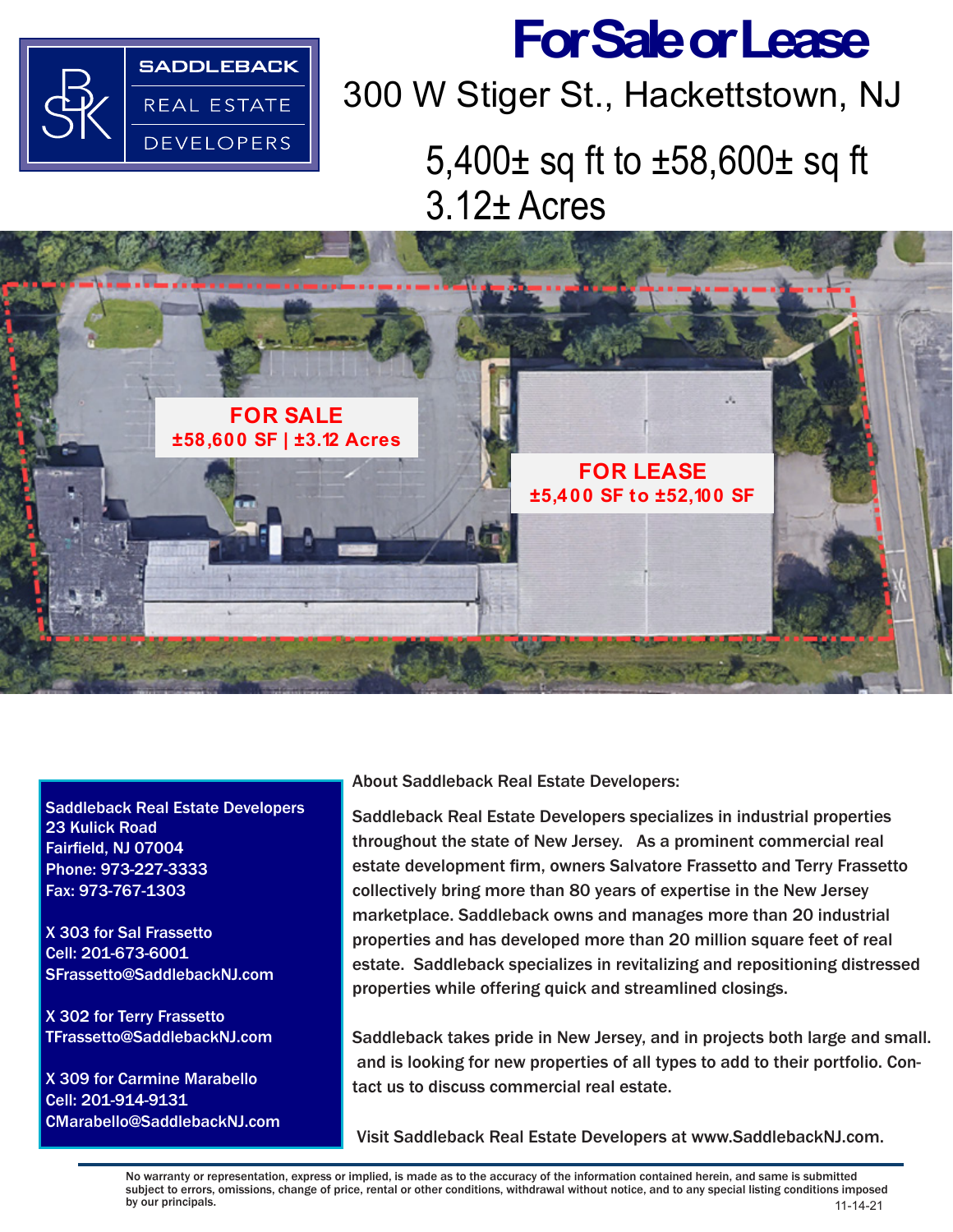

**For Sale or Lease**

300 W Stiger St., Hackettstown, NJ

5,400± sq ft to ±58,600± sq ft 3.12± Acres



### **LEASE** AVAILABILITIES

| *Units can be<br>combined. | <b>Unit Size</b><br>(±SF) | <b>Office</b><br>(±SF) | <b>Warehouse</b><br>$(\pm SF)$ | <b>Ceiling</b><br>Height | <b>Tailgate</b><br>Loading | Drive-in<br><b>Loading</b> |
|----------------------------|---------------------------|------------------------|--------------------------------|--------------------------|----------------------------|----------------------------|
| <b>Total Available</b>     | 52,100                    | 7,325                  | 44,175                         | $20' - 24'$              | 6                          | 5                          |
| Unit 1                     | 15,000                    | 2,000                  | 13,000                         | $20' - 24'$              | $\overline{2}$             | --                         |
| Unit 2                     | 5,400                     | To Suit                | 5,400                          | $20' - 24'$              | $- -$                      | 1                          |
| Unit 3                     | 5,700                     | To Suit                | 5,700                          | $20' - 24'$              | --                         |                            |
| Unit 4                     | 11,000                    | To Suit                | 11,000                         | $20' - 24'$              | 2                          | 1                          |
| Unit 5                     | 6,200                     | 1,500                  | 4,700                          | --                       |                            | 1                          |
| Unit 6                     | 8,800                     | 2,200                  | 6,600                          | --                       | $\overline{2}$             | --                         |
| Unit 7 (LEASED)            | 6,500                     | 1,625                  | 4,875                          | --                       |                            |                            |

No warranty or representation, express or implied, is made as to the accuracy of the information contained herein, and same is submitted subject to errors, omissions, change of price, rental or other conditions, withdrawal without notice, and to any special listing conditions imposed by our principals.